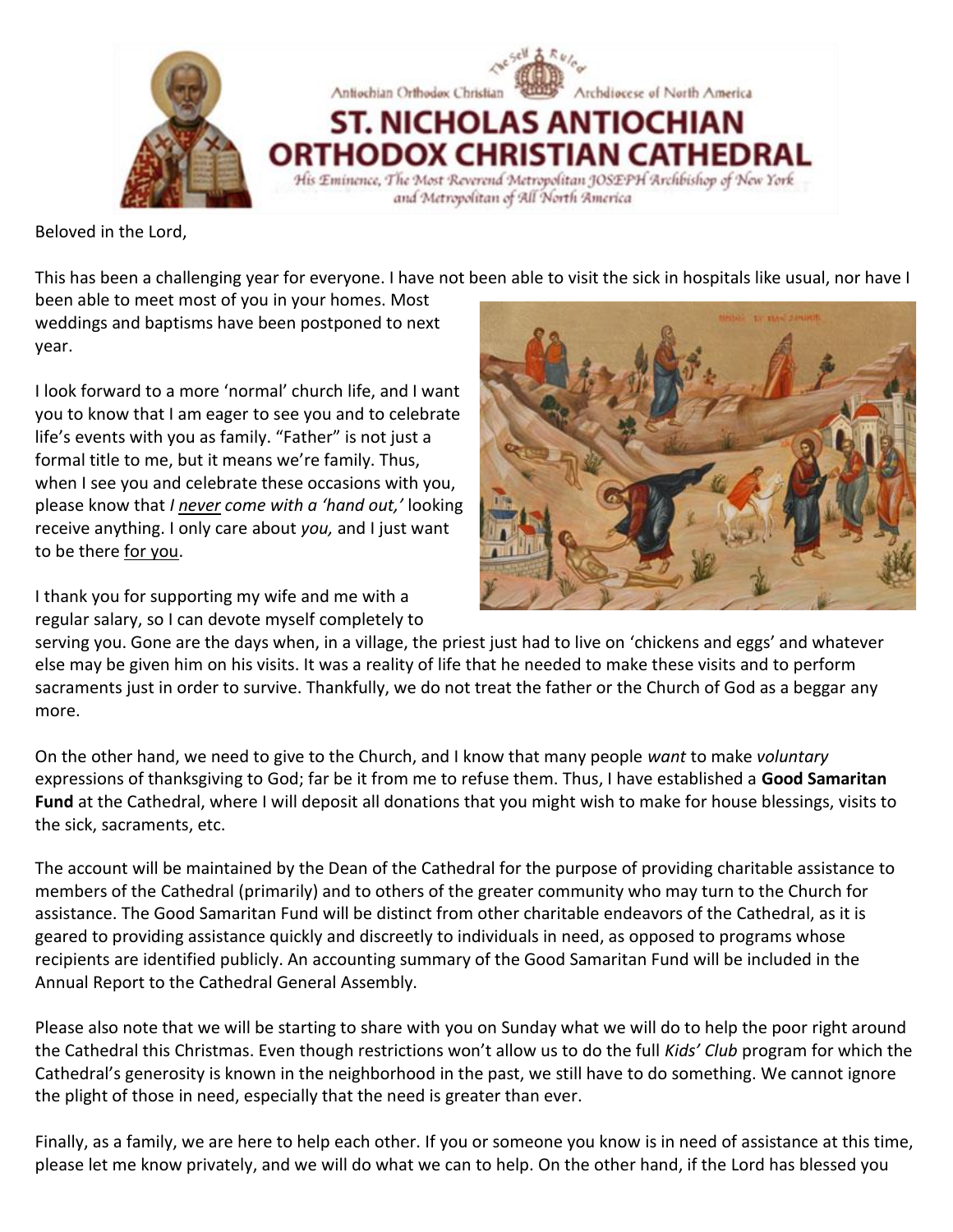materially, please keep up your tithes and offerings, so we can help those in need—both those who are members of the Cathedral and the poor right around us. The Good Samaritan did NOT walk on the other side of the street, pretending not to see his injured 'neighbor,' but he went out of his way and spent his own money to take care of the man in need.

With appreciation and blessings in Christ, *+Fr. Nabil*

# Upcoming Schedule and Links

| Date                 | <b>Time</b> | <b>Event or Service</b><br>(click link for service text)     | How to Participate                                     |
|----------------------|-------------|--------------------------------------------------------------|--------------------------------------------------------|
| Friday, Oct. 30      | 7:00 pm     | <b>Church School Classes</b>                                 | See links for each class, below                        |
|                      | 7:00 pm     | Arabic Bible Study on the Parables -<br>درس الكتاب بالعربي   | Sign up with Dn. Eliya at<br>Louia@hotmail.com         |
| Saturday, Oct.<br>31 | $6:00$ pm   | <b>EEGreat Vespers</b>                                       | Livestream only (church closed)                        |
| Sunday, Nov. 1       | $7:45$ am   | Divine Liturgy in Spanish                                    | In person outdoors AND livestream                      |
|                      | $9:15$ am   | <b>PDF</b> Matins                                            | In person outdoors AND livestream                      |
|                      | 10:30 am    | <b>EDE Divine Liturgy</b>                                    | In person outdoors AND livestream                      |
| Tuesday, Nov. 3      | 7:00 pm     | Bible Study: Worship, Liturgy and Sacraments                 | Join via Zoom                                          |
| Friday, Nov. 6       | 7:00 pm     | <b>Church School Classes</b>                                 | See links for each class, below                        |
|                      | 7:00 pm     | Arabic Bible Study on the Parables -                         | Sign up with Dn. Eliya at                              |
| Saturday, Nov. 7     | $9:15$ am   | درس الكتاب بالعربي<br>صلات السّحر بالعربي – Matins in Arabic | Louia@hotmail.com<br>In person outdoors AND livestream |
|                      |             |                                                              |                                                        |
|                      | 10:30 am    | <u> القداس الإلهي - Divine Liturgy in Arabic</u><br>بالعربية | In person outdoors AND livestream                      |
|                      | $6:00$ pm   | <b>ELE</b> Great Vespers                                     | Livestream only (church closed)                        |

*Please note that you do NOT need to have a Facebook account to join our services via livestreaming. Also, if you cannot join the services live, they remain on the Facebook site, so you can participate when your schedule allows.*

# Church School 7 pm Friday, October 30

| <b>Class</b>                        | <b>Zoom Link</b>              | <b>Meeting ID and Password</b><br>(Not needed if you use<br>the link) | <b>Text and Discussion</b><br><b>Material</b>      |
|-------------------------------------|-------------------------------|-----------------------------------------------------------------------|----------------------------------------------------|
| <b>Preschool &amp; Kindergarten</b> | None – discuss at home        | <b>None</b>                                                           | <b>Wiew or print for</b><br>Preschool              |
| $1st - 4th$ Grades                  | Join 1st - 4th Class          | 950 0406 4284<br>602971                                               | ∼<br><b>DE View or print for Grades</b><br>$1 - 4$ |
| $5th - 8th$ Grades                  | Join 5th – 8th Class          | 966 6787 2317<br>283692                                               | <b>Wiew or print for Grades</b><br>$5-8$           |
| <b>High School</b>                  | <b>Join High School Class</b> | 964 9146 2720<br>439263                                               | <b>THE View or print for High</b><br><b>School</b> |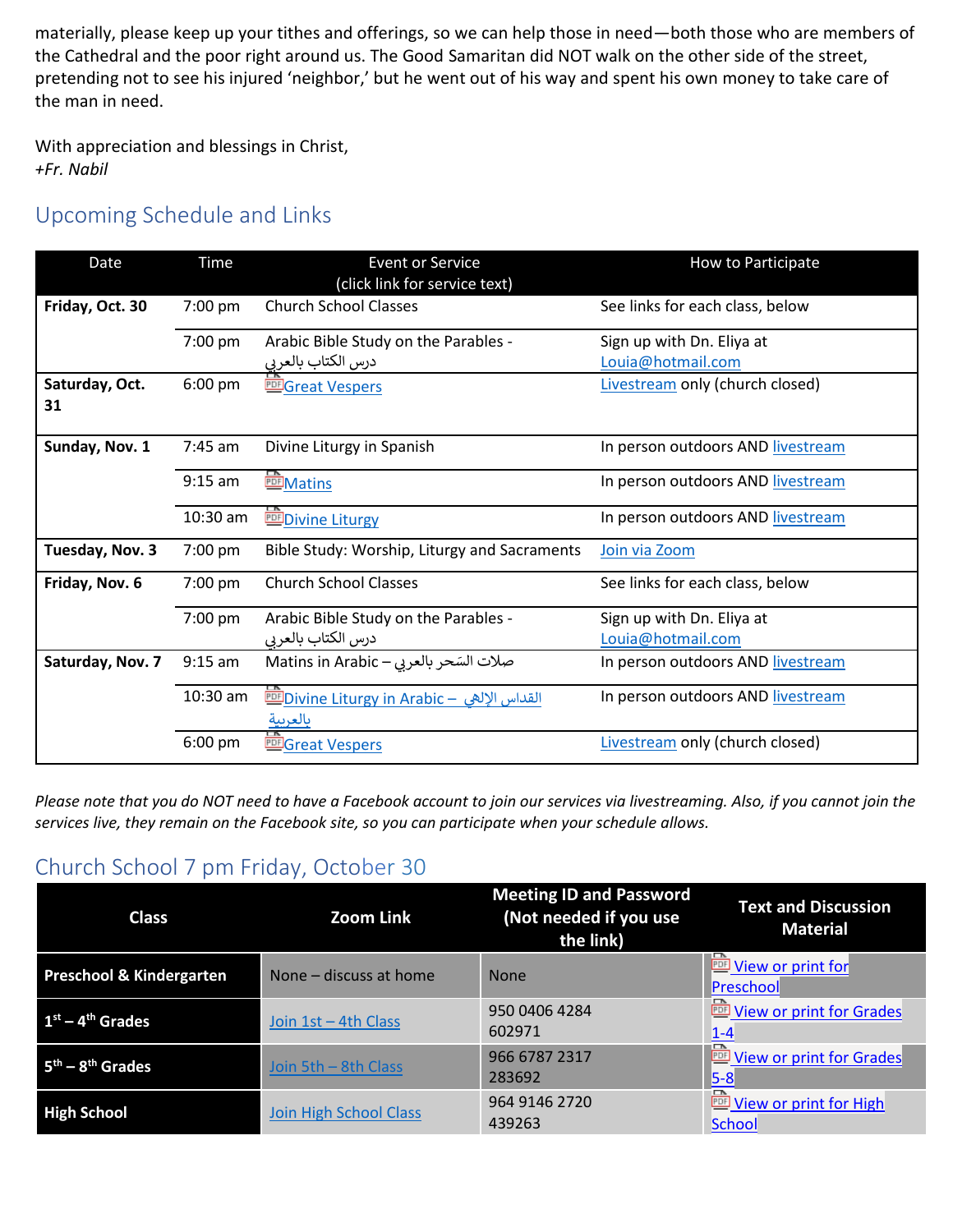# Holy Oblations and Prayer Requests

Happy birthday auntie Concetta we love you, Nicholas, Luke, Joseph, Amiria, Layla, Elizabeth, Amelia.

In loving memory of Emil Ayoub and Gretta Ayoub Casalnuovo (4 years), offered by Salwa, Joe and Nadia Ayoub, Mary Ann, Mike, Andrew, Hannah and Olivia Mitchell. Memory Eternal

### Cathedral Prayer List:

*Please include in your daily prayers the following—those struggling with acute illness and those newly departed this life—from our parishioners and those for whom they have requested our prayers. (Names are kept for 40 days, which is the date indicated after the name, and may be renewed upon request.)*

#### Living

John L. Sadd, home, 12/9 Jason Perkins, home, 11/18 Lilla Awad, home, 11/18 Fred Wehba, hospital, 11/14 Henry Roum, home, 11/13 Abdo Hanna, home, 11/8 Richard Ayoob, home, 11/8 Conner Capata grandson of Julian Jr. and Shirley, hospital, 11/20

#### Departed

Metropolitan Theodosios, retired OCA Archbishop of Washington DC, 11/28 Tanos Habr, 11/21 William Saba Sr., 11/18 Barbara Waian Abraham, cousin of Suzi Sadd, 11/23 Elias Khalaf, relative of Patrick Haddad, 11/21

*To offer Holy Oblations and Memorials and for any announcements to be included in the bulletin, please email [Cathedral@stnicholasla.com](mailto:Cathedral@stnicholasla.com) or contact the Cathedral office at (213) 382-6269 by Wednesday noon.*



**If you missed a session of our Tuesday Bible Study on Worship, you can see the recordings via the following links to previous classes:**

[October 6](https://zoom.us/rec/share/y_dR9jfMiEKqYYX9pEC_CRAKovcISFFVixK56C-FTI8ieymR1t4n4zpiahnqlUwN.qj8F01MqLLDqEL8G?startTime=1602036301000) [October 13](https://zoom.us/rec/share/IWhRz4916C9W5YsFwjpXAoCtBxUVHpXnVz7tQnLUekmRmtQqLy-ZRZdcwg2i1EPA.MgZdKjGAVmFpiZH0?startTime=1602640981000) [October 20](https://zoom.us/rec/share/Ir6QbtzL_rfH6k1GBxPJICB-u-2YLSQAsxH8Ae8NWzPf5LzYKw3KmfHBvq5TWZZm.Xa6t8Uq248R_TDUB?startTime=1603246570000) [October 27](https://zoom.us/rec/share/gvAhWalbA4tUQEtMnObNj6oDeH03PHp-N3zHMlhVo8RwsmZd9d5qLH-CrwMWjtIp.OxeMeRO2l6lB4DBu?startTime=1603850712000)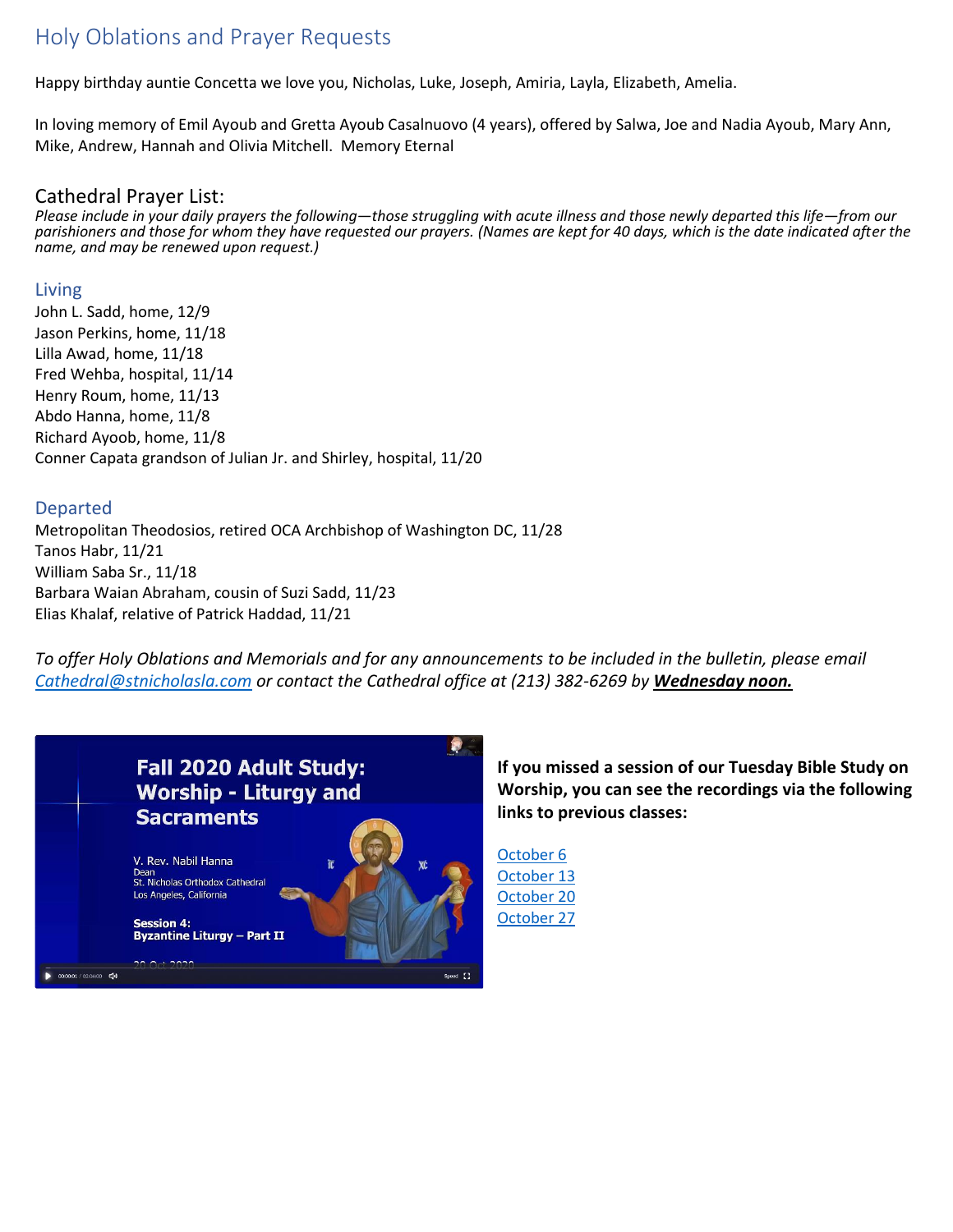MOST REVEREND JOSEPH ARCHIMISTOP OF NEW YORK AND LOS ANGELES METROPOLITAN OF NORTH AMERICA

V. RIV. FATIBE NARIL L. HANNA DEAN



**REV. FATHER PAUL OLSON** ASSISTANT PASTOR

REV. FATHER ANDREW S. ANDREWS **ASSISTANT PASTOR** 

# **ONLINE Fall 2020 Adult Study: Worship: Liturgy and Sacraments**

### Tuesdays: 7:00 to 8:30 p.m.

Connect via Zoom: Meeting ID 964 9146 2720 · Password 439263

Instructor: Father Nabil L. Hanna · (213) 915-6269 · frnabilh@stnicholasla.com

# Syllabus - Approximate

- Nov. 3 **Baptism and Chrismation** How are we saved? . The Body of Christ, the Community and Priesthood
- Nov. 10 **Marriage and Other Sacraments** Holy Unction, Holy Orders, etc. • Sacraments and Sacramentals
- Nov. 17 The Liturgy of Time Being in This World but Not of This World . The Hours of Prayer



# **Arabic Bible Study on the Parables – يب درس الكتاب بالعر - االمثال Every Friday at 7PM**

**Classes will be led by Dn. Eliya Ammari**

**Contact him at (818) 433 5523 or [Louia@hotmail.com](mailto:Louia@hotmail.com) to sign up.**

**He will then send you an invitation for a Zoom meeting one day before the discussions.**

| Date       | <b>Topic of Discussion</b> | <b>Bible Readings</b>                           |
|------------|----------------------------|-------------------------------------------------|
| 10/30/2020 | مثل البنائين               | (49 -46 :مت 7: 24- 27، لو 6)                    |
| 11/6/2020  | مثل الكرامين الأشرار       | ( لو 20: 9- 916 -1 :12مت 21: 33- 41، مر )       |
| 11/13/2020 | مثل الحجر المرفوض          | (و. 11، لو. 20: 17- 1019 :121 12: 42 -46، مر. ) |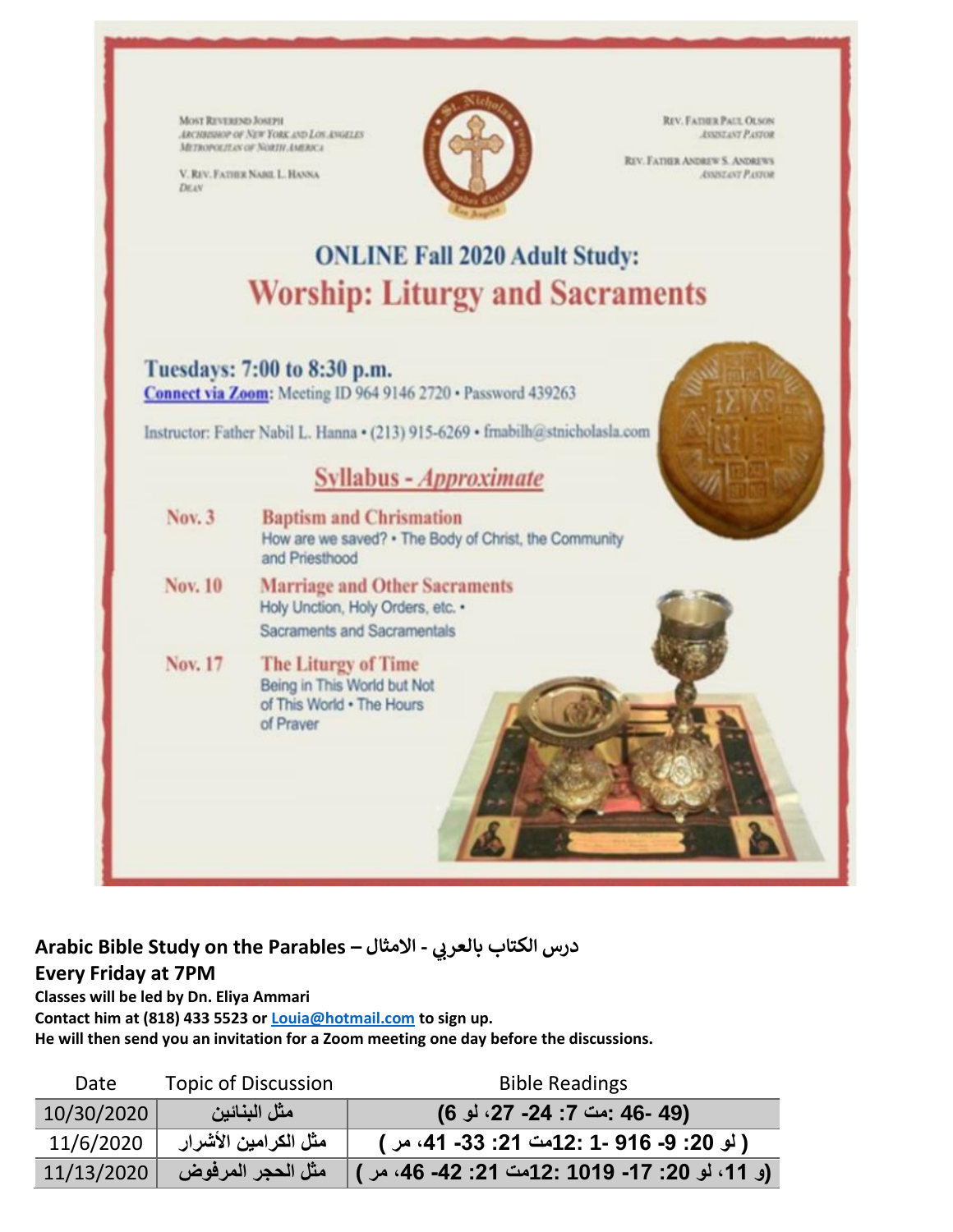# Do You Need Books or Icons?

See Diane Brooks or Isabel Elac for anything from the Cathedral bookstore. While we can't have you go into the bookstore to peruse the stock at this time, they will be happy to bring out to you what you would like.

# Good News: Let's Make the Best of This Opportunity

The St. Nicholas Heating Ventilation and Air Conditioning (HVAC) Committee is pushing forward with the plan to install the new air conditioning system in the Cathedral. The members of the committee wish to express their gratitude for everyone's patience with the process. They are also grateful for the generosity of those who have already donated to make the new air conditioner a reality.



**A new, anonymous, donor has stepped forward and has committed to donating \$25,000 in a matching fund campaign** to raise the amount of funding still needed to pay for the new system. The HVAC committee urges all the faithful of the Cathedral who have not yet contributed to meet this challenge with your own generous donations. Your commitment is very necessary to making the new air conditioning system for the Cathedral become a reality. How wonderful it would be to walk into a blessedly cool Cathedral in the near future!

**Please earmark donations "AC" on your check, or use the "AC Challenge" link on the online donations page on the Cathedral website** [stnicholasla.org](https://eur01.safelinks.protection.outlook.com/?url=http%3A%2F%2Fstnicholasla.org%2F&data=04%7C01%7C%7C5cc89342292b4eef81df08d87148a9dc%7C84df9e7fe9f640afb435aaaaaaaaaaaa%7C1%7C0%7C637383904238059415%7CUnknown%7CTWFpbGZsb3d8eyJWIjoiMC4wLjAwMDAiLCJQIjoiV2luMzIiLCJBTiI6Ik1haWwiLCJXVCI6Mn0%3D%7C1000&sdata=ZoVtqcWs0K4x0h766jPV%2FQbJKYNEjwB1mHYT%2BBbznnc%3D&reserved=0)**.** Please deposit donation in the offering box, or mail them to St. Nicholas Cathedral, 2300 W. 3rd St., Los Angeles, CA 90057.

Contact Ron Samore with any questions at 818-378-2055 or [ronsamore18@gmail.com.](mailto:ronsamore18@gmail.com)

### **"Fear not, little flock, for it is your Father's good pleasure to give you the kingdom!"** (Luke 12:32)

«لاَ تَخَفْ أَيُّهَا الْقَطِيعُ الصَّغِيرُ لأَنَّ أَبَاكُمْ قَدْ سُرَّ أَنْ يُعْطِيَكُمُ الْمَلَكُوتَ.» ْ َ َ ْ

*As we take the coronavirus pandemic seriously, with faith and love, please note the following procedures:*



### 1. Parking

As our parking lot is small, it is reserved for elderly and families with newborns in strollers. Everyone else should park at the photo lot. It is essential that all able-bodied worshippers show courtesy to the elderly and those with little children.

### 2. Social Distancing and Masks

Please remember to maintain sufficient distance between your household and others. Your family may all sit together, if you live in the same house, but please keep six feet distance

between yourself and members of other households.

Remember too that **masks are required**. Be sure to wear them in a way that covers your nose and mouth fully. Not wearing masks or wearing them incorrectly makes other people feel uncomfortable and unsafe. Let us practice this

important courtesy to others who may have health issues and for everyone's comfort and peace of mind.

#### 3. Communion

Holy Communion is the "medicine of immortality," given "for the remission of sins, for healing of soul and body and for life everlasting."

It has long been the practice throughout our Archdiocese—more out of respect for Communion, *rather* than *unthinkable* concern for germs—for the faithful to approach the

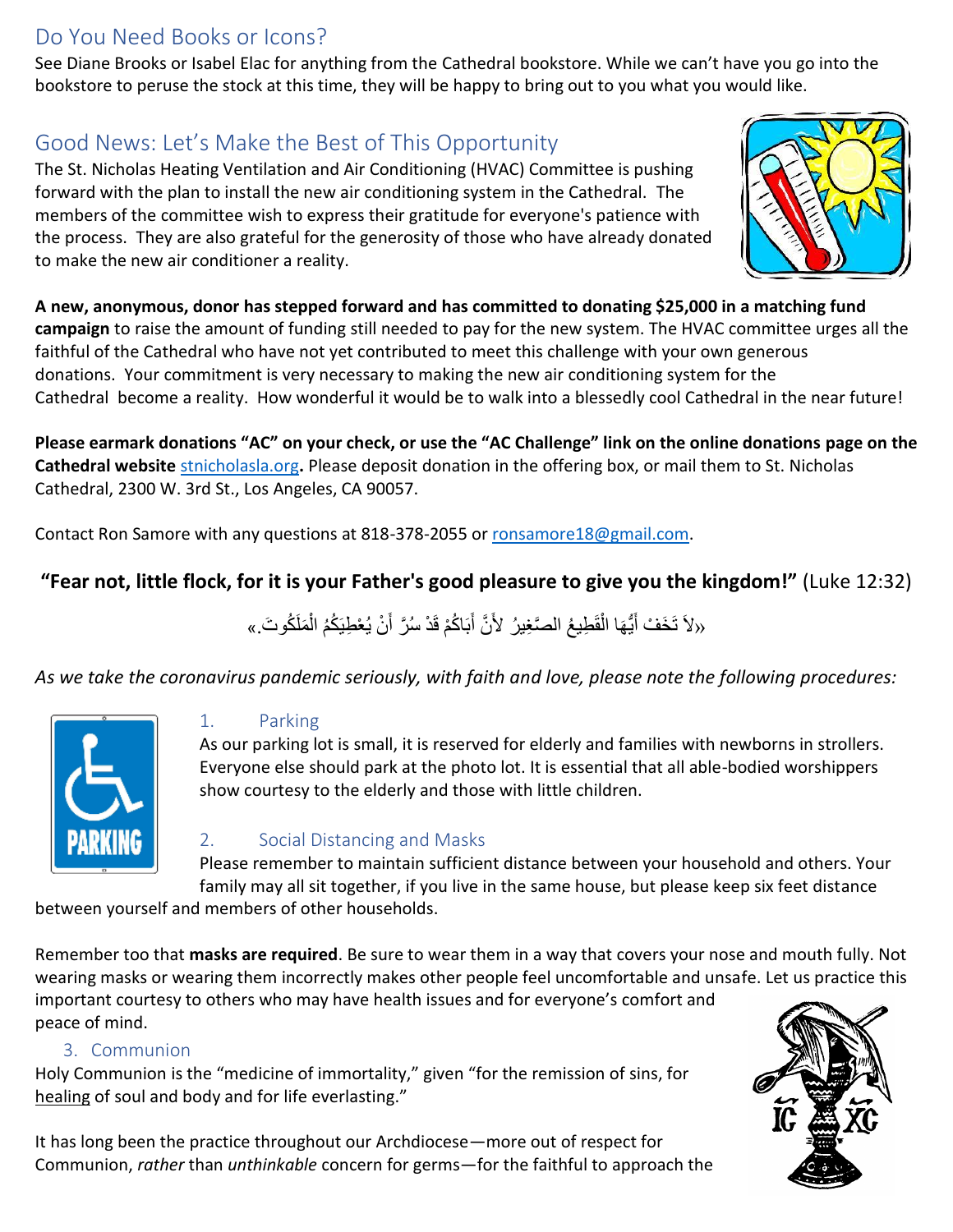Chalice with their mouths wide open and their heads tilted back. *Remember that you have to do both – a mouth that's open wide but tilted downward doesn't help!* This will allow the priest or deacon to insert the spoon, turn it over in your mouth and pull it out *without* touching your tongue or lips.

### 4. Venerating Icons

Venerate icons or the gospel book or the cross with just a 'gesture,' but **do not actually touch the item with your lips or hand**. While the Greek word in the Bible for veneration literally means to "approach and kiss," for now,

approach *as if* to kiss, but then back away. The same goes for the priest's hand.

### 5. Antidoron (Blessed Bread)

For receiving the antidoron (blessed bread) after Holy Communion and at the dismissal, the Archdiocese has directed us to implement the more ancient practice. That is, *instead* of everyone reaching into the bowl with their own hands, **cup your hands together, and the priest (at dismissal) or an assistant (after Communion) will drop a piece of the blessed bread in them.** The priest and assistants will have washed their hands thoroughly and will be wearing gloves, so please do not touch or kiss their hands. While it is traditional to kiss the



priest's hand when receiving a blessing, for the time being, please just make a 'gesture' of veneration for the priest's hand (as described above).

### 6. Who Should NOT Come to Church

Of course, those who are elderly, who have asthma, diabetes or other conditions that compromise their immune systems are still advised NOT to come to church at this time. Thus, **Fr. Nabil will be very happy to bring you the Sacraments to your homes or to have you come to the Cathedral privately, by appointment.** Please call him directly at (213) 915-6269 to schedule.

**See's Candy** Please remember to order and purchase your holiday See's Candy from Diane Brooks. Diane also sells See's Candy Gift Cards. That way, you can give a gift at any time during the holidays! Contact Diane at 562-761-8436 or [rockinwomom@gmail.com.](mailto:rockinwomom@gmail.com)

**St. Nicholas Antiochian Women Book Club** Our Chaplain, Lauren Malouf, is organizing a book club for us! Our first book is one recommended by the Antiochian Women of the Archdiocese. More information about meetings to discuss the book will follow.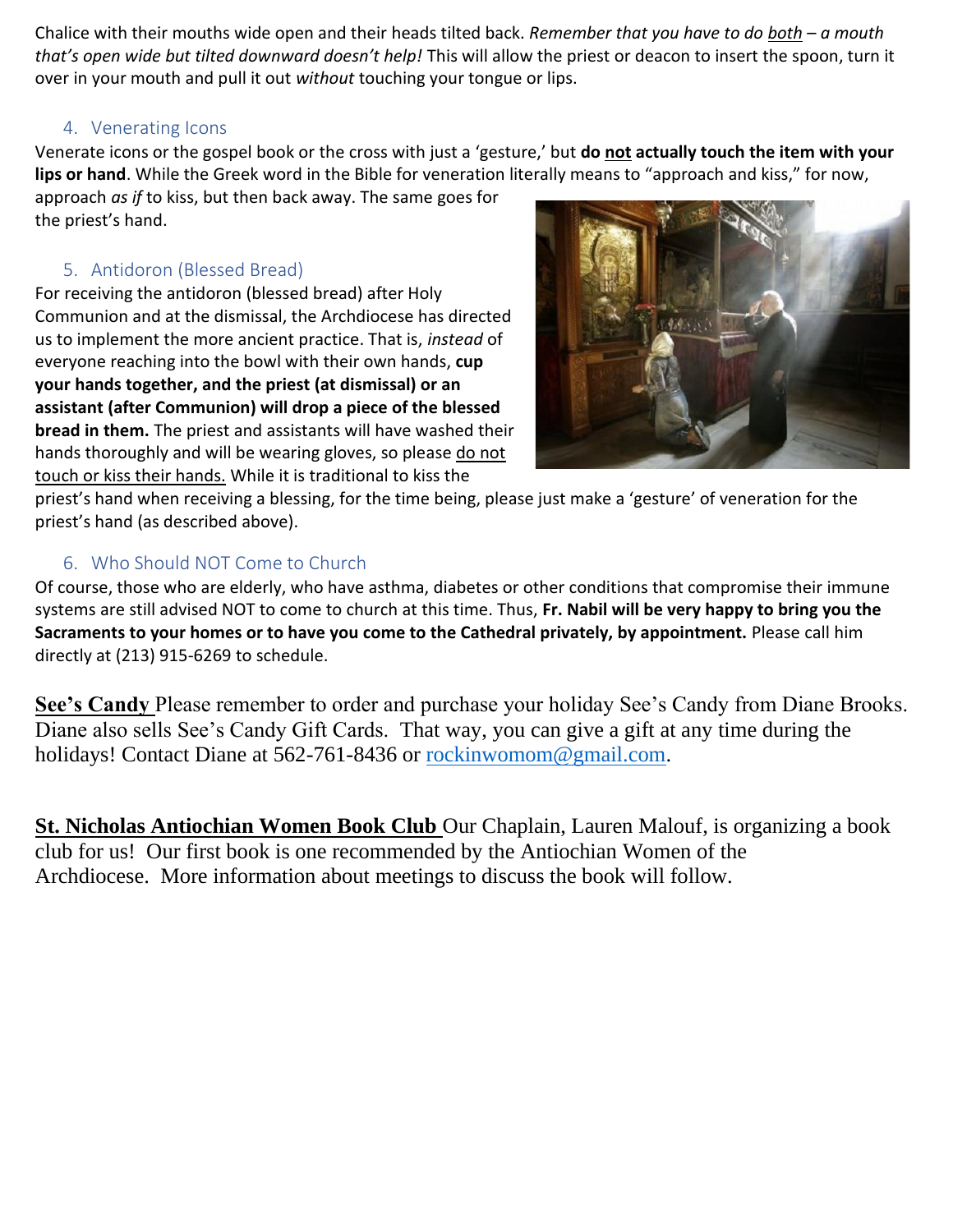



Holy Angels **MOTHER** *IEXANDRA* 

Order at: https://store.ancientfaith.com/the-holy-angels/

For all details, contact Lauren Malouf  $(818)$  687 -0406 lmalouf@hchc.edu

**The Antiochian Women of the Diocese Los Angeles and the West** are asking for articles for their Winter Newsletter coming out in December. Do you have a story about your life or experiences in



the church to share with your sisters across the Diocese? The deadline to submit an article is December 1. Please contact Lauren Malouf at [lmalouf@hchc.edu](mailto:lmalouf@hchc.edu) for more information.

The Antiochian Women are selling face masks. The masks are black and have an Orthodox cross in gold printed on them. Each mask costs \$15. To order please email Georgette Malouf at [gette0324@yahoo.com](mailto:gette0324@yahoo.com) or call her at 818-391-6217.

### *HALLOWEEN: HALLOWED OR HARMFUL?*

"Halloween" is a contraction of "All Hallows' Eve" or All Saints' Eve. It was yearly celebration, observed in a number of countries on the 31st October, the Eve of the Feast of All Saints on the Western Calendar. (We Orthodox celebrate the Feast of All Saints on the Sunday after Pentecost, instead.)

It was a celebration of the victory of good over evil.

In time, people forgot and turned this celebration around. Evil thoughts came up with different ideas to encourage people to replace the holy feast to a glorification of evil. It was also commercialized by selling Candy, costumes, decorations, and party goods, making of Halloween one of the major retail seasons of the year.

People celebrating Halloween today are naturally not thinking about the darkness and evil that underlies most Halloween practices. They are just thinking of it as a fun time.

As Christians, would we please God by celebrating Halloween? Let us see what the Bible answers: